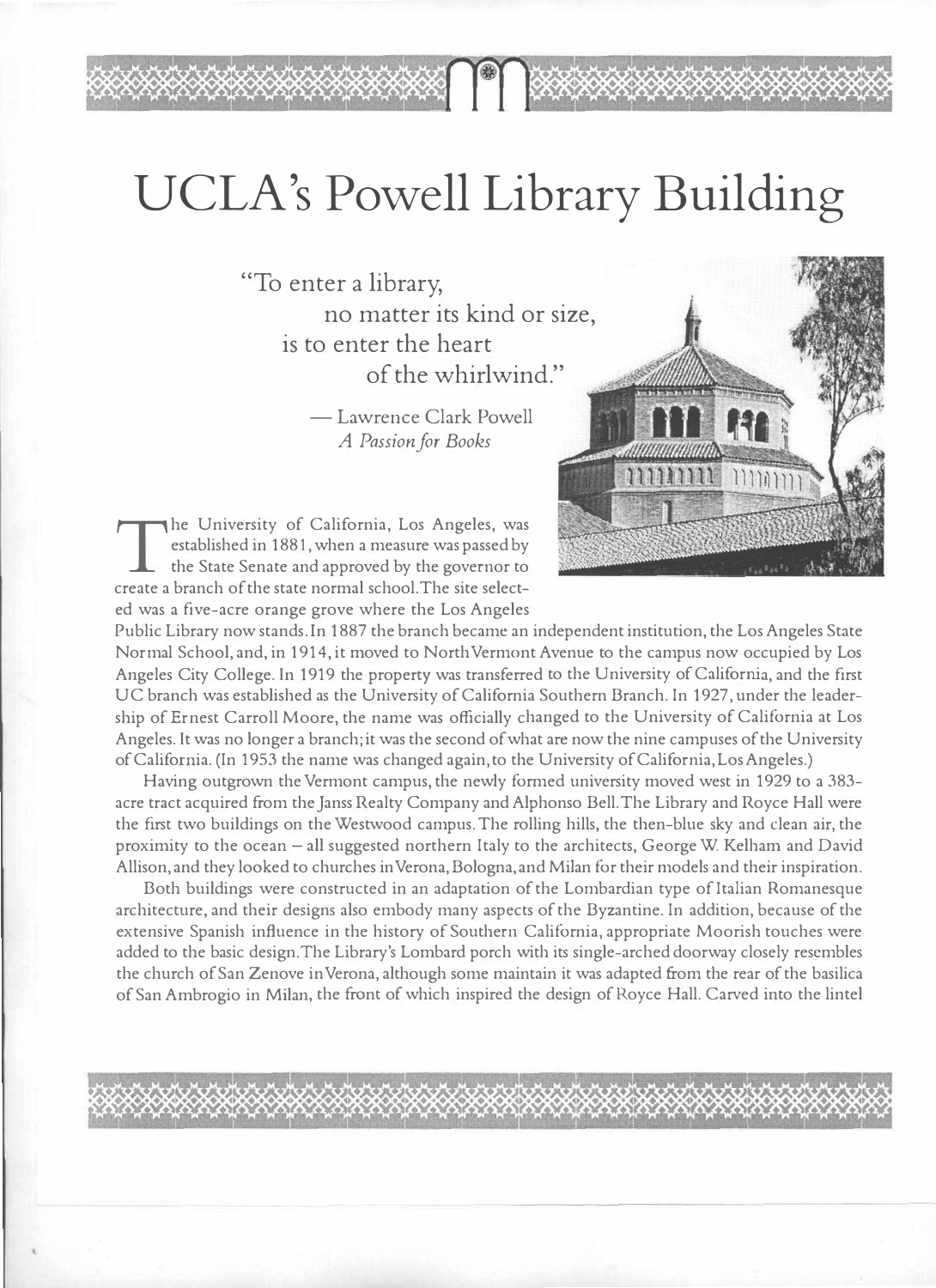above the human-figured capitals of the porch arc two supporting Atlantes, straining under a great load. Such dwarfish figures, along with the leaf-scroll designs found on the moldings of the rounded arch of the portal, have many counterparts in Lombard churches. The spandrel above the front entrance feature the Owl ofWisdom, with the God of Light on one side and the God of Learning on the other.

XXXXXXXXXXXXXXXXXXXXXXXXXXXXX

The wooden star-patterned ceiling in the entrance foyer is supported by tile-clad octagonal pillars whose capitals are decorated with tiny heads of bruins. The seal of the University of California is worked in tiles on either side of the front door and is repeated in terra cotta on the floor.The mosaic on the wall to the right.just below the first landing of the main staircase, shows two men holding a book bearing the legend, from Cicero's Pro Archia, "Hacc studia adulescentiam alunt, scnectutem oblectant ... "("These studies stimulate the young, divert the old.") On the first landing is an alcove called a mihrab, which on Moorish buildings faces Mecca and often contains



a Koran; in this building it indicates the direction of the book stacks. Above the landing of the east stairway is a plaque by David Kindersley commemorating John Edward Goodwin, university librarian from 1923 to 1943. Hanging above the landing of the west stairway is another plaque by David Kindersley honoring Lawrence Clark Powell (after whom the building is named), who was university librarian from 1944 lo 1961 and dean of the Graduate School of Library Service from 1960 to 1966.The stairway itself features owl newel posts and bruin bear heads on the balustrade.



On the second floor, the architectural influence of Moorish Spain can be detected in the tiled columns, the floor surfaces of the stair landings, and the painted and stenciled simulated-wood beams and trusses of the ceiling. The dramatically scaled Main Reading Room is 212 feet long and 56 feet wide. Its octagonal central dome, which stand 63 feet from the floor, is ornamented by the marks, or colophons, of forty printers of the fifteenth and sixteenth centuries, including such noteworthy figures as William Caxton, Aldus Pius Manutius, and Walter Chepman. Careful observation of the ceiling will reveal many symbols of truth, wisdom, and knowledge appropriate to a library: the griffin, the caduceus, the serpent, the owl of wisdom, Aladdin's Jamp, and the pine cone, for example. The decorative work was done by muralist and designer Julian Ellsworth Garnsey, whose work can also be seen in the central dome of the Los Angeles Public Library. Fifty-six columns, which form a tier of blind Romanesque arches from which the dome rises, rest on 56 alternately smiling and frowning faces. The three arches forming the entrance to the Main Reading Room and those surrounding the Rotunda are supported by hand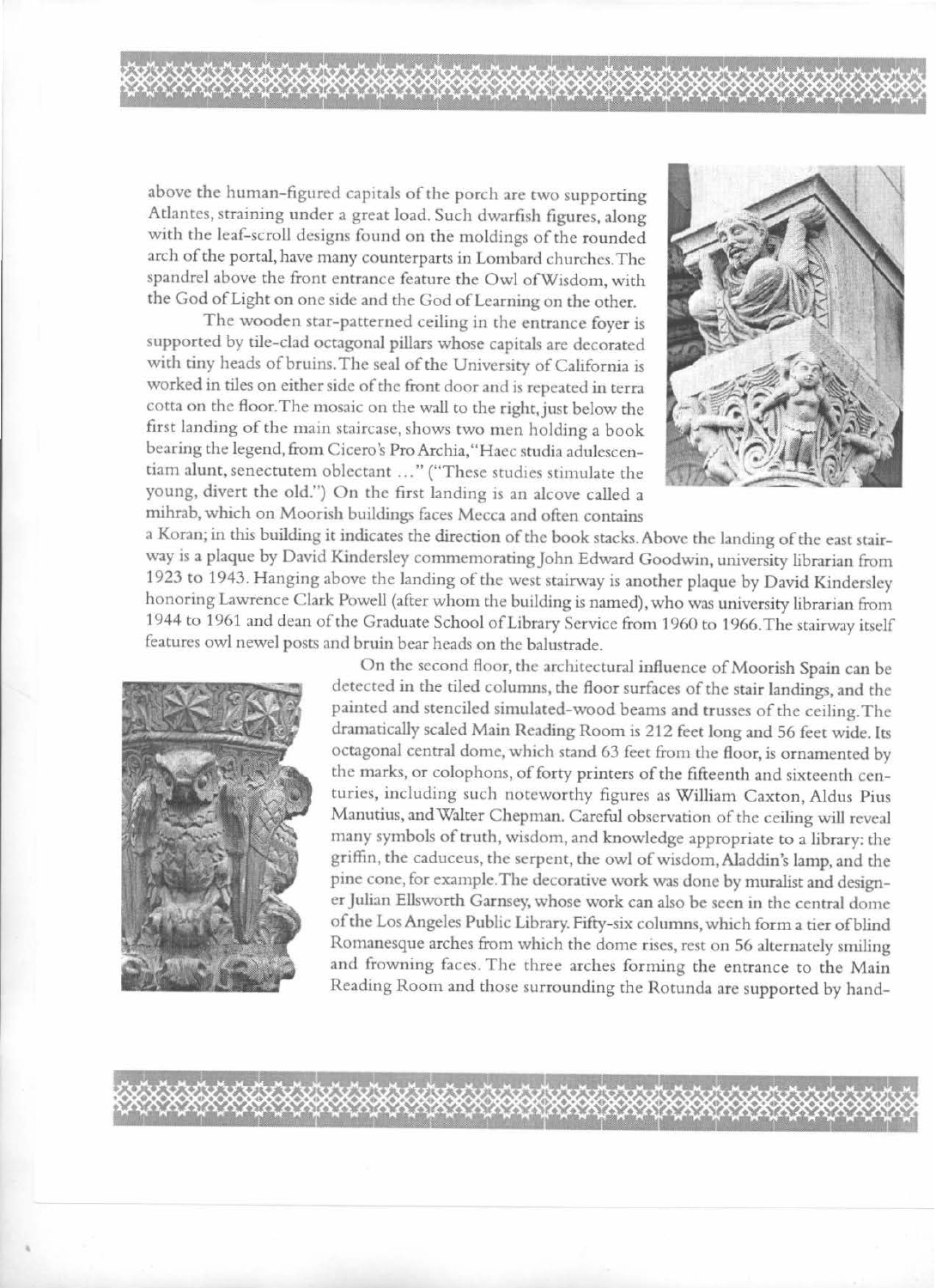somely tiled octagonal columns, with capitals decorated with fine Romanesque bas-reliefs of vine scrolls inhabited by goats, peacocks, pigs, doves, rabbits, and squirrels. This decoration, which is of Scythian and Celto-Germanic origins, is typical of barbarian art.The eight-pointed star from which the chandelier hangs is one of literally hundreds of stars adorning the ceiling. Across the landing from the Main Reading Room is the Rotunda, with a dome 45 feet high. The light streaming through the 28 beautifully proportioned clerestory windows often gives the bricks a rosy-pink quality, in contrast to the yellow glow elsewhere in the building. The four tiled alcoves are also notable architectural clements.

Throughout the years the building has hosted functions and served purposes in addition to Library operations. Until Murphy Hall was constructed, the university administrative offices were in this building, which also once housed student health services and the campus telephone exchange. The building has also expanded several times. The original 137,000-square-foot structure was built in 1929 at a cost of \$837,548. The east wing added another



46,900 square feet at a cost of \$649,617 in 1948, and a stack addition of 30,500 square feet in 1958 cost \$665,807. In 1964, when the Young Research Library opened, the building was remodeled slightly, and it was further remodeled in 1970, when Unit II of YRL was completed. However, by 1993 the building was badly in need of renovations and seismic upgrading. In May 1993 the 1958 stack addition was demolished, and seismic, code, life safety, and general renovation programs began. The January 1994 Northridge earthquake caused such severe damage to the Main Reading Room plaster ceiling that more than 2000 pieces had to be removed for reinforcement and reinstallation or replication. In the Main Reading Room, as throughout the building, meticulous care was given to historical preservation; what today's student now sees in the entrance foyer, stairs, landings, Rotunda, and Main Reading Room is more similar to what the 1929 class saw than at any other time in the history of the Powell Library. Some of the new features that are strongly reminiscent of but not identical to the originals are the stone-clad columns in the stacks, the bay-windowed stack reading nooks, and the lighting fixtures in the first floor Night Powell Reading Room. In addition, the \$34- nullion renovation provided new book storage space, new reading rooms, a new outdoor reading garden, and new seismic safety while still preserving the architectural beauty and historic integrity of the 1929 building.